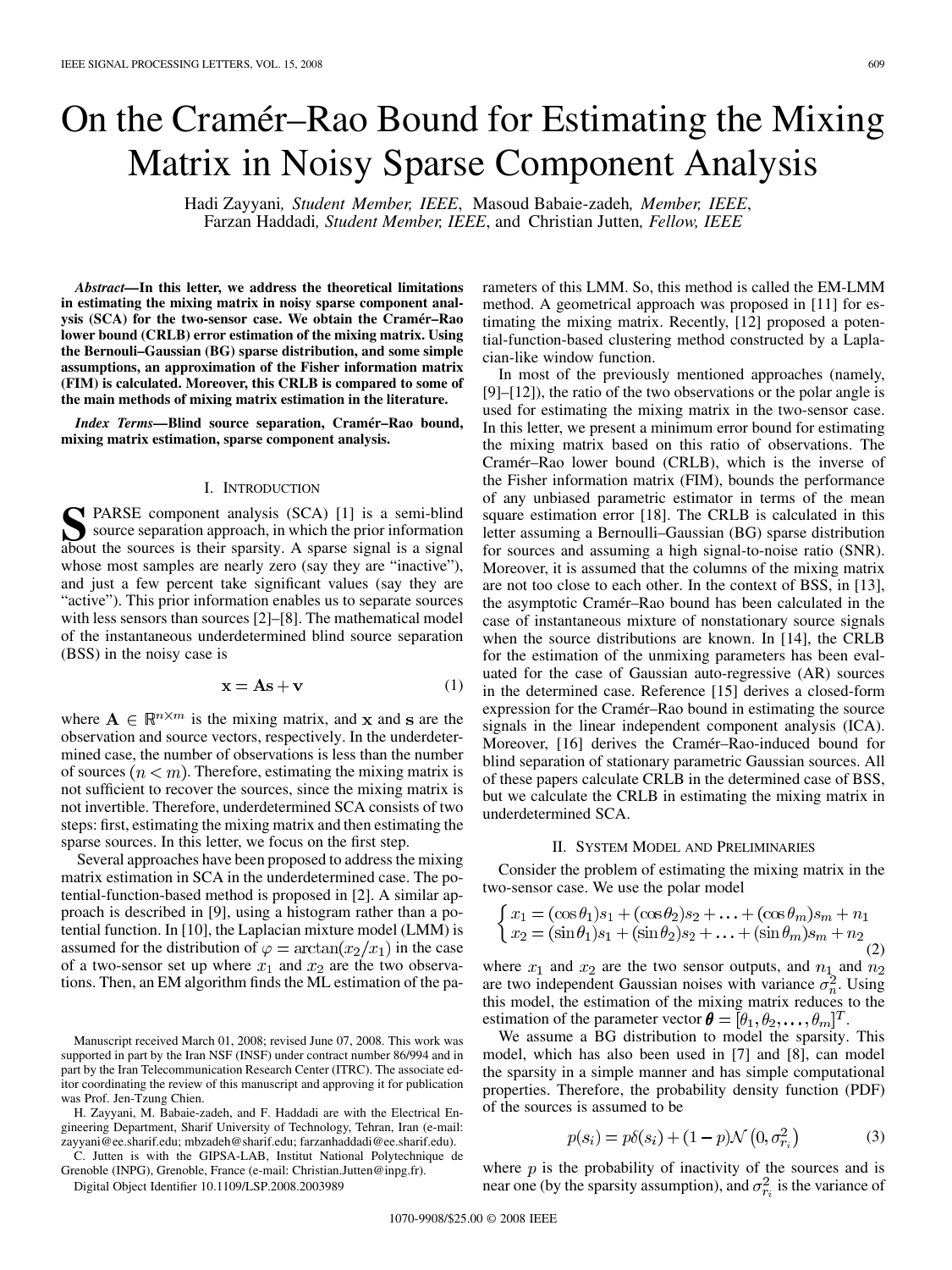the active samples of the  $i$ th sources. We also define the source activity vector as an *m*-tuple vector  $\mathbf{q} = (q_1, q_2, \dots, q_m)^T$ , where the  $i$ th component shows the activity of the  $i$ th source

$$
q_i \stackrel{\Delta}{=} \begin{cases} 1, & \text{if } s_i \text{ is active} \\ 0, & \text{if } s_i \text{ is inactive.} \end{cases}
$$

As stated in the introduction, in most algorithms of mixing matrix estimation in the two-dimensional space, and for sparse sources, the ratio of the two observations is used for the estimation. The ratio is equal to  $\tan \theta_i$  when only one source (the ith source) is active and the noise terms are negligible. Therefore, in this work, we deduce the CRLB from the ratio of the observations  $y \triangleq x_2/x_1$ . Using the total probability theorem, the likelihood  $p(y|\theta)$  can be written as

$$
p(y|\boldsymbol{\theta}) = \sum_{\mathbf{q}} p(\mathbf{q}) p(y|\mathbf{q}, \boldsymbol{\theta})
$$
 (4)

where  $p(\mathbf{q}) = p^{m-n_a}(1-p)^{n_a}$  is the probability of q, in which  $n_a$  is the number of active sources, and the summation is taken over the  $2<sup>m</sup>$  possible values for the source activity vector. Since  $(1-p) \ll 1$ , the terms with  $n_a > 1$  can be neglected. Therefore, the sparse approximation of the distribution is

$$
p(y|\boldsymbol{\theta}) \approx p^m p(y|\boldsymbol{\theta}, H_0) + p^{m-1}(1-p) \sum_{i=1}^m p(y|\boldsymbol{\theta}, H_i)
$$
 (5)

where  $H_0$  is the hypothesis that all sources are inactive (all sources are zero) and  $H_i$  is the hypothesis that only the *i*th source is active (all other sources are zero). These hypotheses can be written as

$$
H_0: \begin{cases} x_1 = n_1 \\ x_2 = n_2 \end{cases} \quad H_i: \begin{cases} x_1 = (\cos \theta_i) s_i + n_1 \\ x_2 = (\sin \theta_i) s_i + n_2. \end{cases}
$$

In both hypotheses, the variable  $y$  is obtained from division of the two normal random variables. It is well known that the quotient of two jointly normal random variables  $(y = x_2/x_1)$  is a Cauchy random variable with the following distribution [17]:

$$
f_y(y) = \frac{\frac{\alpha}{\pi}}{(y - \mu)^2 + \alpha^2}
$$
 (6)

where the two Caushy parameters are  $\alpha = (\sigma_2/\sigma_1)\sqrt{1-r^2}$ and  $\mu = r(\sigma_2/\sigma_1)$ , in which  $\sigma_1^2$  and  $\sigma_2^2$  are the variance of  $x_1$ and  $x_2$ , and  $r$  is their correlation coefficient. Therefore, each of the probability distributions  $p(y|\theta, H_i)$ ,  $i = 0, 1, ..., m$  is a Cauchy distribution. So,  $p(y|\theta)$  is a mixture of Cauchy (MoC) distributions. Simple computations show that the parameters of these Cauchy distributions assuming  $H_i$  are

$$
\alpha_i \simeq \frac{\sigma_{r_i} \sigma_n}{\sigma_n^2 + \sigma_{r_i}^2 \cos^2 \theta_i} \quad \mu_i = \frac{\sigma_{r_i}^2 \sin \theta_i \cos \theta_i}{\sigma_n^2 + \sigma_{r_i}^2 \cos^2 \theta_i} \tag{7}
$$

where  $1 \le i \le m$ . In the computation of  $\alpha_i$ , we have neglected the term  $\sigma_n^2$  in comparison with  $\sigma_{r_i}^2$  ( $\sigma_{r_i}^2 \gg \sigma_n^2$ ). In other words, the case of high SNR is assumed. For hypothesis  $H_0$ , we have  $\alpha_0 = 1$  and  $\mu_0 = 0$ . In this case, the ratio of observations y has a Cauchy distribution around zero. In this case, it is well known [17] that  $arctan(y)$ , the polar phase, has a uniform distribution in  $[-(\pi/2), (\pi/2)]$ . So, there are no informative points in the scatter plot. This provides a mathematical argument to methods such as [3] and [10], which throw away the observation points

near the origin. Finally, using the above discussions, the probability density (5) is

$$
p(y|\pmb{\theta}) = \sum_{i=0}^{m} p_i \frac{\frac{\alpha_i}{\pi}}{(y - \mu_i)^2 + \alpha_i^2}
$$
 (8)

where  $p_i = (1 - p)p^{m-1}$  for  $i \neq 0$  and  $p_i = p^m$  for  $i = 0$ .

## III. CRAMÉR–RAO LOWER BOUND

The CRLB of a vector of parameters  $\theta$  estimated from data  $y$  is the inverse of the FIM and bounds the performance of any unbiased estimator. The FIM is [18]

$$
\mathbf{I}_{\boldsymbol{\theta}} = E_y \left[ \left( \frac{\partial \ln \left( p(y|\boldsymbol{\theta}) \right)}{\partial \boldsymbol{\theta}} \right) \left( \frac{\partial \ln \left( p(y|\boldsymbol{\theta}) \right)}{\partial \boldsymbol{\theta}} \right)^T \right].
$$
 (9)

Then, the covariance of the estimated parameters are bounded  $as<sup>1</sup>$ 

$$
Cov(\hat{\boldsymbol{\theta}}) \ge CRB_{\boldsymbol{\theta}} = \mathbf{I}_{\boldsymbol{\theta}}^{-1}.
$$
 (10)

In our case, we want to compute the FIM from the observation ratio  $y = x_2/x_1$ . Therefore, the elements of the FIM should be calculated as

$$
I_{ij} = E_y \left[ \left( \frac{\partial \ln \left( p(y|\pmb{\theta}) \right)}{\partial \theta_i} \right) \left( \frac{\partial \ln \left( p(y|\pmb{\theta}) \right)}{\partial \theta_j} \right) \right].
$$
 (11)

To compute  $(\partial \ln(p(y|\theta))/\partial \theta_i)$ , we use (7) and (8). After some straightforward manipulations,<sup>2</sup> this term can be written as

$$
\frac{A_i}{p(y|\theta)} \left\{ \frac{\sin 2\theta_i}{(y-\mu_i)^2 + \alpha_i^2} + \frac{2(y-\mu_i)\frac{\sigma_{r_i}^2 \cos^2 \theta_i}{\sigma_n^2 + \sigma_{r_i}^2 \cos^2 \theta_i}}{[(y-\mu_i)^2 + \alpha_i^2]^2} \right\}
$$
(12)

where  $A_i \triangleq p_i / \pi (\sigma_n \sigma_{r_i}^3 / (\sigma_n^2 + \sigma_{r_i}^2 \cos^2 \theta_i)^2)$ .

 $\mathbf{1}$ 

To compute  $I_{ij}$  from (11), the expectation is replaced with an integral on the pdf  $p(y|\theta)$ . So, we have

$$
I_{ij} = \int_{-\infty}^{+\infty} \left( \frac{\partial \ln p(y|\boldsymbol{\theta})}{\partial \theta_i} \right) \left( \frac{\partial \ln p(y|\boldsymbol{\theta})}{\partial \theta_j} \right) p(y|\boldsymbol{\theta}) dy. \tag{13}
$$

Therefore, we must multiply the expressions in (12) by a similar expression and by the likelihood  $p(y|\theta)$  and then integrate them with respect to  $y$ . This is equivalent to compute the sum of the four integrals due to each of the multiplication terms.

Now, to obtain an approximate closed-form relation for (13), we assume that any pair of Cauchy distributions,  $p(y|\theta, H_i)$ and  $p(y|\theta, H_i)$ ,  $i \neq j$ , whose densities are proportional to and  $1/((y - \mu_i)^2 + \alpha_i^2)$ , are far from each other. In other words, the angles  $\theta_i$  are assumed to be far from each other, and hence, the centers of these Caushy distributions, which are approximately to  $\mu_i \approx \tan \theta_i$  are far from each other.<sup>3</sup> Moreover, the parameter  $\alpha_i$ , which determines the width of the Cauchy distribution, is assumed to be small enough compared to the distance between the centers of the

<sup>2</sup>By neglecting the terms of orders higher than 2 in  $(\sigma_n/\sigma_{r_i})^k$ .

<sup>&</sup>lt;sup>1</sup>where  $A \geq B$  means that  $(A - B)$  is positive semidefinite.

<sup>&</sup>lt;sup>3</sup>This can be seen by assuming  $\sigma_{r_i}^2 \cos^2 \theta_i \gg \sigma_n^2$  in (7), which is approximately equivalent to  $\tan \theta_i \ll \sigma_{r_i}/\sigma_n$ . It also means that we assume that there is no angle near  $\pi/2$ . However, this restriction is only due to the parametrization. For example, if there is any angle there, you can rotate the angles by a proper angle to solve the problem.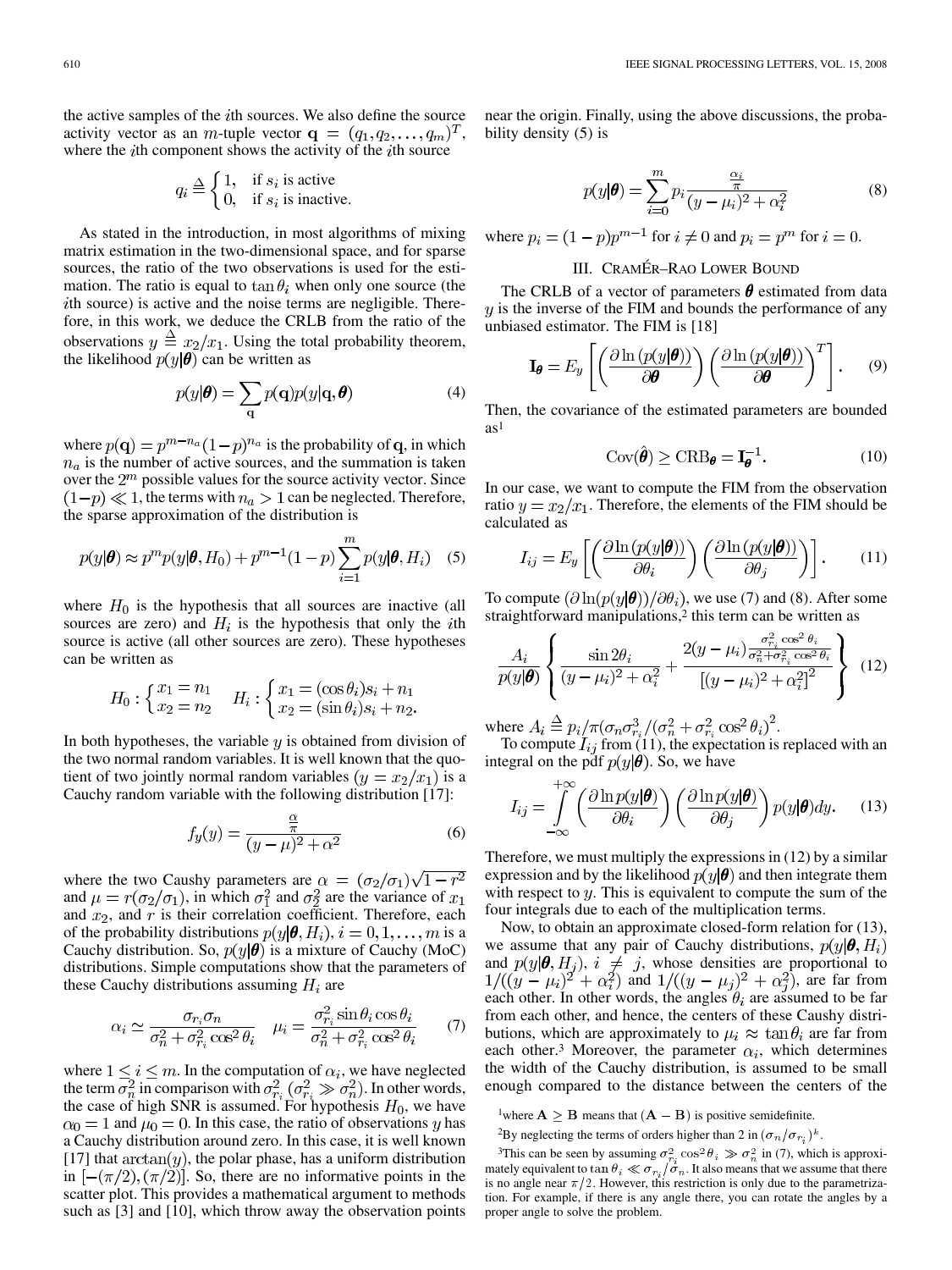

Fig. 1. Typical display of two Cauchy distribution. The parameters are  $\theta_1 =$  $\arctan(1), \theta_2 = \arctan(2), p = .9, \sigma_{r_i} = 1$  for  $i = 1, 2$  and  $\sigma_n = .05$ 

Cauchy distributions.4 A typical figure of these two Cauchy distributions is depicted in Fig. 1. Therefore, in the case of  $i \neq j$ , the four terms of the integrand of the integral (13) are small enough, and so the nondiagonal elements of the FIM are approximately zero. This theoretical result will also be experimentally verified in Section IV.

To compute the diagonal elements,  $I_{ii}$ , among the four previously mentioned terms, the two cross terms are odd functions around  $\mu_i$ , and so these two integrals have zero values. Therefore, we only should compute the two following integrals:

$$
c_1 \stackrel{\Delta}{=} A_i^2 \sin^2 2\theta_i \int_{-\infty}^{+\infty} \frac{1}{[(y-\mu_i)^2 + \alpha_i^2]^2} \frac{1}{p(y|\theta)} dy \qquad (14)
$$

$$
c_2 \stackrel{\Delta}{=} A_i^2 \int_{-\infty}^{+\infty} \frac{4(y - \mu_i)^2 \left( \frac{\sigma_{r_i}^2 \cos^2 \theta_i}{\sigma_n^2 + \sigma_{r_i}^2 \cos^2 \theta_i} \right)^2}{\left[ (y - \mu_i)^2 + \alpha_i^2 \right]^4} \frac{1}{p(y|\theta)} dy. \tag{15}
$$

Now, we use the approximation  $p(y|\theta) \approx 1/\pi (p_i \alpha_i/(y (a_i)^2 + \alpha_i^2$  around  $\mu_i$ ,  $p_i p(y|\theta, H_i)$ . It means that the mixture of Cauchy distributions is approximately equal to one of the Cauchy distributions around  $\mu_i$ . Using this approximation and some manipulations and computations of the above integrals, we finally obtain

$$
c_1 \simeq A_i^2 \sin^2 2\theta_i \frac{\pi^2}{p_i \alpha_i}, \quad c_2 \simeq A_i^2 \frac{B \pi^2}{8 p_i \alpha_i^4} \tag{16}
$$

where  $B \stackrel{\Delta}{=} 4(\sigma_{r_i}^2 \cos^2 \theta_i/\sigma_n^2 + \sigma_{r_i}^2 \cos^2 \theta_i)^2$ . After simplifications, the value of the integral will be computed. In summary, the FIM is a diagonal matrix  $I = diag(I_{ii})$ , and hence, the CRLB matrix is easily found by inverting the diagonal elements,  $CRB = diag(1/I_{ii})$ . Therefore, (10) gives the lower bound on



Fig. 2. Typical scatter plot of observation points. The angle parameter vector is  $\theta = [(-\pi/3), (-\pi/4), (\pi/6), (\pi/4)]^T$ , and other parameters are  $p = .9$ ,  $\sigma_{r_i} = 1$  for all *i* and  $\sigma_n = .01$ .

the error estimation of any angle of the mixing matrix. This lower bound using N samples of y will be [18]

$$
E\left\{(\theta_i - \hat{\theta}_i)^2\right\} \ge \frac{1}{4Np_1} \frac{1}{\gamma_i} \frac{\left(1 + \frac{1}{\gamma_i} \tan^2 \theta_i\right)^2}{0.125 + \frac{1}{\gamma_i} \tan^2 \theta_i} \tag{17}
$$

where  $\gamma_i \triangleq \sigma_{r_i}^2 / \sigma_n^2$  is a measure of the SNR of the *i*th source and  $p_1 \triangleq (1-p)p^{m-1}$ . The above Cramér–Rao bound shows that the estimation error increases when the absolute value of  $\tan \theta_i$  increases. In fact, if the SNR is high and the angles are not near  $\pi/2$ , we can neglect small terms in (17) and obtain a simple formula for CRLB equal to  $\left(\frac{2}{Np_1}\right)\left(\frac{1}{\gamma_i}\right)$ . Note that the assumption of avoiding angles near  $\pi/2$  is only due to the parametrization. Moreover, (17) shows that in the higher SNRs, the CRLB becomes smaller.

#### IV. SIMULATION RESULTS

In this section, the performance of a few methods of mixing matrix estimation is compared to the calculated CRLB. In this simulation, we chose the mixing matrix as in (2) with parameter vector  $\boldsymbol{\theta} = [(-\pi/3), (-\pi/4), (\pi/6), (\pi/4)]^T$ . Therefore, we have  $m = 4$  sources and  $n = 2$  observations. The sparse sources are generated artificially using the model (3), with parameters  $p = 0.9$ ,  $\sigma_{r_i} = 1$  for all i and  $\sigma_n = .01$ . The scatter plot of the observation points are shown in Fig. 2.

To verify the approximations assumed in obtaining the closed-form CRLB in (17), we compute all the entries (13) of the FIM by numerical integration, which results in

$$
\mathbf{I} = \begin{pmatrix} 362.3189 & -0.2830 & -0.0012 & -0.0019 \\ -0.2830 & 362.1377 & -0.0024 & -0.0012 \\ -0.0012 & -0.0024 & 356.7162 & -0.2834 \\ -0.0019 & -0.0012 & -0.2834 & 362.1494 \end{pmatrix}
$$

while the diagonal approximation derived from  $(16)$  gives

<sup>&</sup>lt;sup>4</sup>It is equivalent to  $\alpha_i \approx \sigma_n/\sigma_{r_i} (1 + \tan^2 \theta_i) \ll |\tan \theta_i - \tan \theta_j|$ . Some manipulations result in  $|\sin(\Delta \theta_{ij})| \gg (|\cos \theta_i / \cos \theta_j|) \sigma_n / \sigma_{r_i}$ , where  $\Delta \theta_{ij} = \theta_i - \theta_j.$